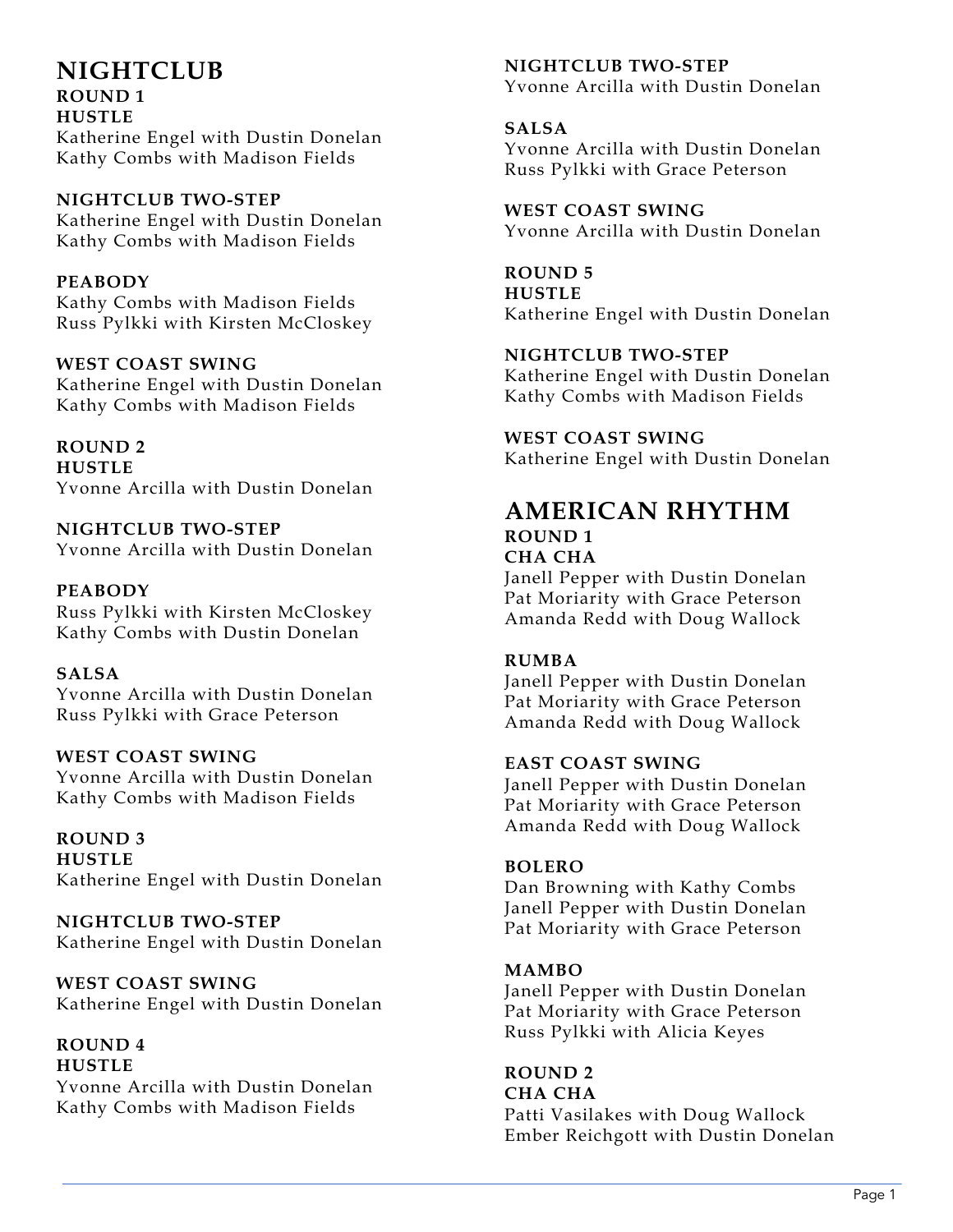# **RUMBA**

Patti Vasilakes with Doug Wallock Ember Reichgott with Dustin Donelan

## **EAST COAST SWING**

Patti Vasilakes with Doug Wallock Ember Reichgott with Dustin Donelan

# **BOLERO**

Dan Browning with Kathy Combs Ember Reichgott with Dustin Donelan

## **MAMBO**

Russ Pylkki with Alicia Keyes Ember Reichgott with Dustin Donelan

#### **ROUND 3 CHA CHA**

Scott Johnson with Jennifer Johnson Amanda Redd with Doug Wallock Katherine Engel with Dustin Donelan

## **RUMBA**

Scott Johnson with Jennifer Johnson Amanda Redd with Doug Wallock Katherine Engel with Dustin Donelan

#### **EAST COAST SWING**

Scott Johnson with Jennifer Johnson Amanda Redd with Doug Wallock Katherine Engel with Dustin Donelan

#### **BOLERO**

Scott Johnson with Jennifer Johnson Katherine Engel with Dustin Donelan

#### **MAMBO**

Scott Johnson with Jennifer Johnson Katherine Engel with Dustin Donelan

# **ROUND 4**

#### **CHA CHA**

Janell Pepper with Dustin Donelan Pat Moriarity with Grace Peterson Russ Pylkki with Kirsten McCloskey

#### **RUMBA**

Janell Pepper with Dustin Donelan Pat Moriarity with Grace Peterson Russ Pylkki with Kirsten McCloskey

#### **EAST COAST SWING**

Janell Pepper with Dustin Donelan Pat Moriarity with Grace Peterson Russ Pylkki with Kirsten McCloskey

#### **BOLERO**

Janell Pepper with Dustin Donelan Pat Moriarity with Grace Peterson Russ Pylkki with Kirsten McCloskey

#### **MAMBO**

Janell Pepper with Dustin Donelan Pat Moriarity with Grace Peterson Russ Pylkki with Kirsten McCloskey

# **ROUND 5**

# **CHA CHA**

Alicia Keyes with Martin Pickering Amanda Redd with Doug Wallock Ember Reichgott with Dustin Donelan

#### **RUMBA**

Alicia Keyes with Martin Pickering Amanda Redd with Doug Wallock Ember Reichgott with Dustin Donelan

## **EAST COAST SWING**

Alicia Keyes with Martin Pickering Amanda Redd with Doug Wallock Ember Reichgott with Dustin Donelan

#### **BOLERO**

Alicia Keyes with Martin Pickering Ember Reichgott with Dustin Donelan

#### **MAMBO**

Ember Reichgott with Dustin Donelan

# **ROUND 6**

#### **CHA CHA**

Scott Johnson with Jennifer Johnson Russ Pylkki with Grace Peterson Patti Vasilakes with Doug Wallock Katherine Engel with Dustin Donelan

#### **RUMBA**

Scott Johnson with Jennifer Johnson Russ Pylkki with Grace Peterson Patti Vasilakes with Doug Wallock Katherine Engel with Dustin Donelan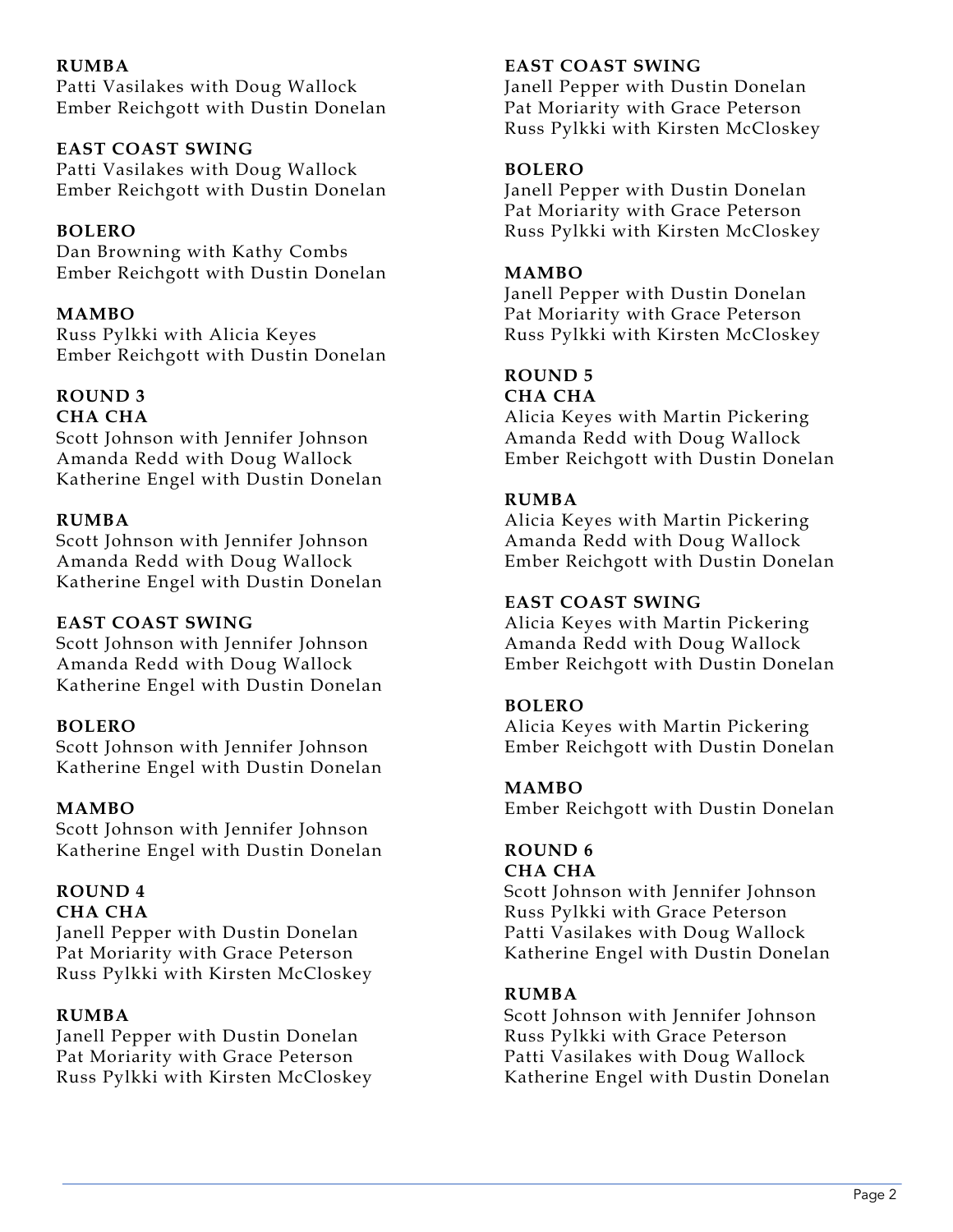# **EAST COAST SWING**

Scott Johnson with Jennifer Johnson Russ Pylkki with Grace Peterson Patti Vasilakes with Doug Wallock Katherine Engel with Dustin Donelan

#### **BOLERO**

Scott Johnson with Jennifer Johnson Russ Pylkki with Grace Peterson Katherine Engel with Dustin Donelan

## **MAMBO**

Scott Johnson with Jennifer Johnson Russ Pylkki with Grace Peterson Katherine Engel with Dustin Donelan

#### **ROUND 7 CHA CHA**

Janell Pepper with Dustin Donelan Lucy Nosek with Doug Wallock

## **RUMBA**

Janell Pepper with Dustin Donelan Lucy Nosek with Doug Wallock

# **EAST COAST SWING**

Janell Pepper with Dustin Donelan Lucy Nosek with Doug Wallock

**BOLERO** Janell Pepper with Dustin Donelan

**MAMBO** Janell Pepper with Dustin Donelan

# **ROUND 8**

**CHA CHA** Alicia Keyes with Martin Pickering Patti Vasilakes with Doug Wallock Katherine Engel with Dustin Donelan

# **RUMBA**

Alicia Keyes with Martin Pickering Patti Vasilakes with Doug Wallock Katherine Engel with Dustin Donelan

# **EAST COAST SWING**

Alicia Keyes with Martin Pickering Patti Vasilakes with Doug Wallock Katherine Engel with Dustin Donelan

#### **BOLERO**

Alicia Keyes with Martin Pickering Katherine Engel with Dustin Donelan

## **MAMBO**

Katherine Engel with Dustin Donelan

# **ROUND 9**

#### **CHA CHA**

Yvonne Arcilla with Dustin Donelan Dennis Yelkin with Grace Peterson

# **ROUND 10**

#### **CHA CHA**

Janell Pepper with Dustin Donelan Lucy Nosek with Doug Wallock Jennifer Larsen with Eric Hudson

# **RUMBA**

Janell Pepper with Dustin Donelan Lucy Nosek with Doug Wallock Jennifer Larsen with Eric Hudson

## **EAST COAST SWING**

Janell Pepper with Dustin Donelan Lucy Nosek with Doug Wallock

## **BOLERO**

Janell Pepper with Dustin Donelan

**MAMBO** Janell Pepper with Dustin Donelan

# **ROUND 11**

**CHA CHA** Kathy Combs with Dustin Donelan Jane Taylor with Eric Hudson

# **RUMBA**

Kathy Combs with Dustin Donelan Jane Taylor with Eric Hudson

**EAST COAST SWING** Kathy Combs with Dustin Donelan Jane Taylor with Eric Hudson

## **BOLERO** Kathy Combs with Dustin Donelan Jane Taylor with Eric Hudson

**MAMBO** Kathy Combs with Dustin Donelan Jane Taylor with Eric Hudson

# **ROUND 12**

**CHA CHA** Yvonne Arcilla with Dustin Donelan Dennis Yelkin with Grace Peterson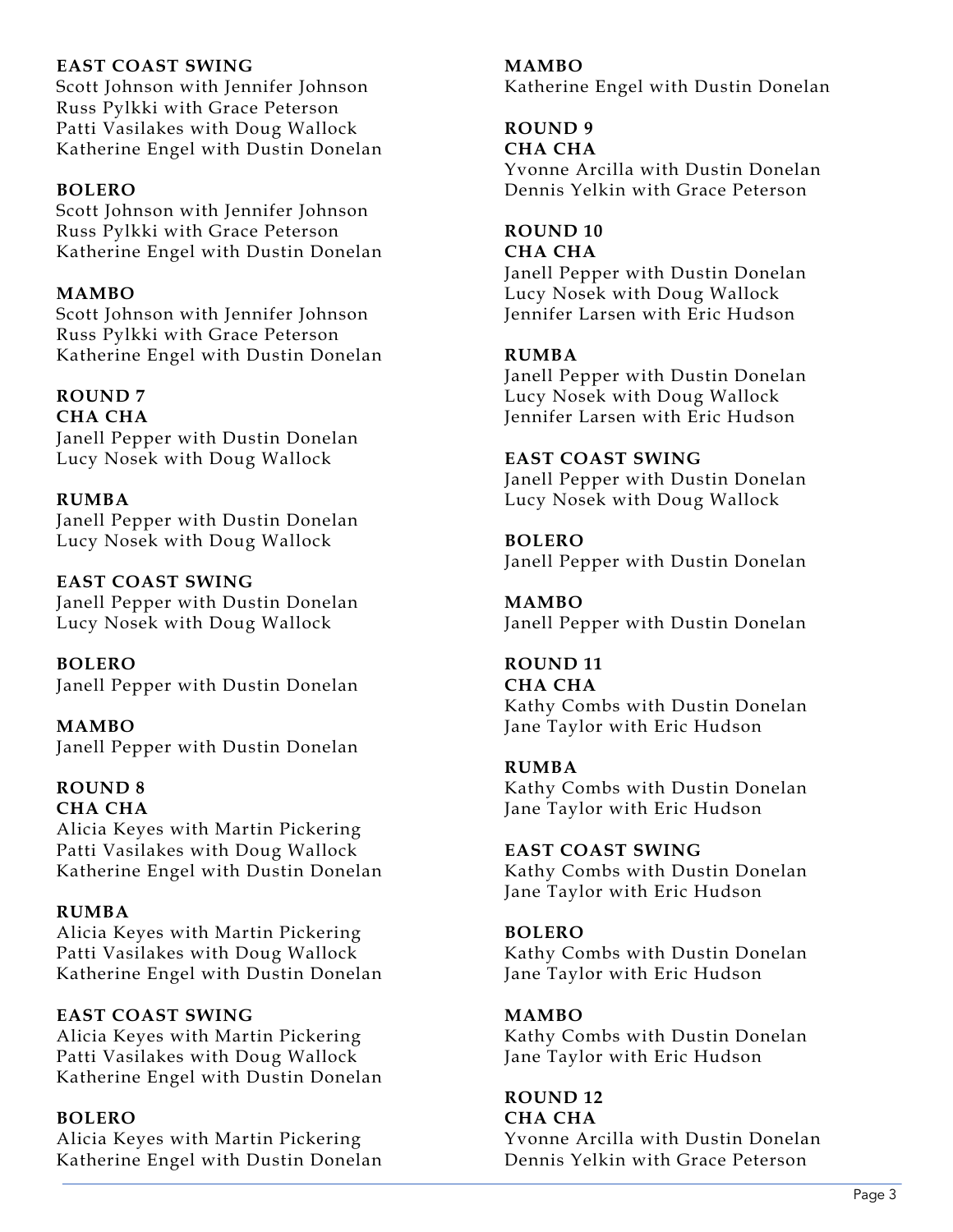**ROUND 13 CHA CHA** Janell Pepper with Dustin Donelan Jane Taylor with Eric Hudson

**RUMBA** Janell Pepper with Dustin Donelan Jane Taylor with Eric Hudson

**EAST COAST SWING** Janell Pepper with Dustin Donelan Jane Taylor with Eric Hudson

**BOLERO** Janell Pepper with Dustin Donelan Jane Taylor with Eric Hudson

**MAMBO** Janell Pepper with Dustin Donelan Jane Taylor with Eric Hudson

**ROUND 14 CHA CHA** Sara Kreps with Doug Wallock Kathy Combs with Dustin Donelan

**RUMBA** Sara Kreps with Doug Wallock Kathy Combs with Dustin Donelan

**EAST COAST SWING** Sara Kreps with Doug Wallock Kathy Combs with Dustin Donelan

**BOLERO** Sara Kreps with Doug Wallock Kathy Combs with Dustin Donelan

**MAMBO** Sara Kreps with Doug Wallock Kathy Combs with Dustin Donelan

**ROUND 15 CHA CHA** Jennifer Larsen with Eric Hudson Katy Micek with Dustin Donelan

**RUMBA** Jennifer Larsen with Eric Hudson Katy Micek with Dustin Donelan

**EAST COAST SWING** Jennifer Larsen with Eric Hudson Katy Micek with Dustin Donelan

**BOLERO** Jennifer Larsen with Eric Hudson Katy Micek with Dustin Donelan

**MAMBO** Katy Micek with Dustin Donelan

**ROUND 16 CHA CHA** Lucy Nosek with Doug Wallock Ligaya Carlos with Dustin Donelan

**RUMBA** Lucy Nosek with Doug Wallock Ligaya Carlos with Dustin Donelan

**EAST COAST SWING** Lucy Nosek with Doug Wallock Ligaya Carlos with Dustin Donelan

**BOLERO** Ligaya Carlos with Dustin Donelan

**MAMBO** Ligaya Carlos with Dustin Donelan

**ROUND 17 CHA CHA** Sara Kreps with Doug Wallock Annabel Bavaud with Dustin Donelan

**RUMBA** Sara Kreps with Doug Wallock Annabel Bavaud with Dustin Donelan

**EAST COAST SWING** Sara Kreps with Doug Wallock Annabel Bavaud with Dustin Donelan

**BOLERO** Sara Kreps with Doug Wallock Annabel Bavaud with Dustin Donelan

**MAMBO** Sara Kreps with Doug Wallock Annabel Bavaud with Dustin Donelan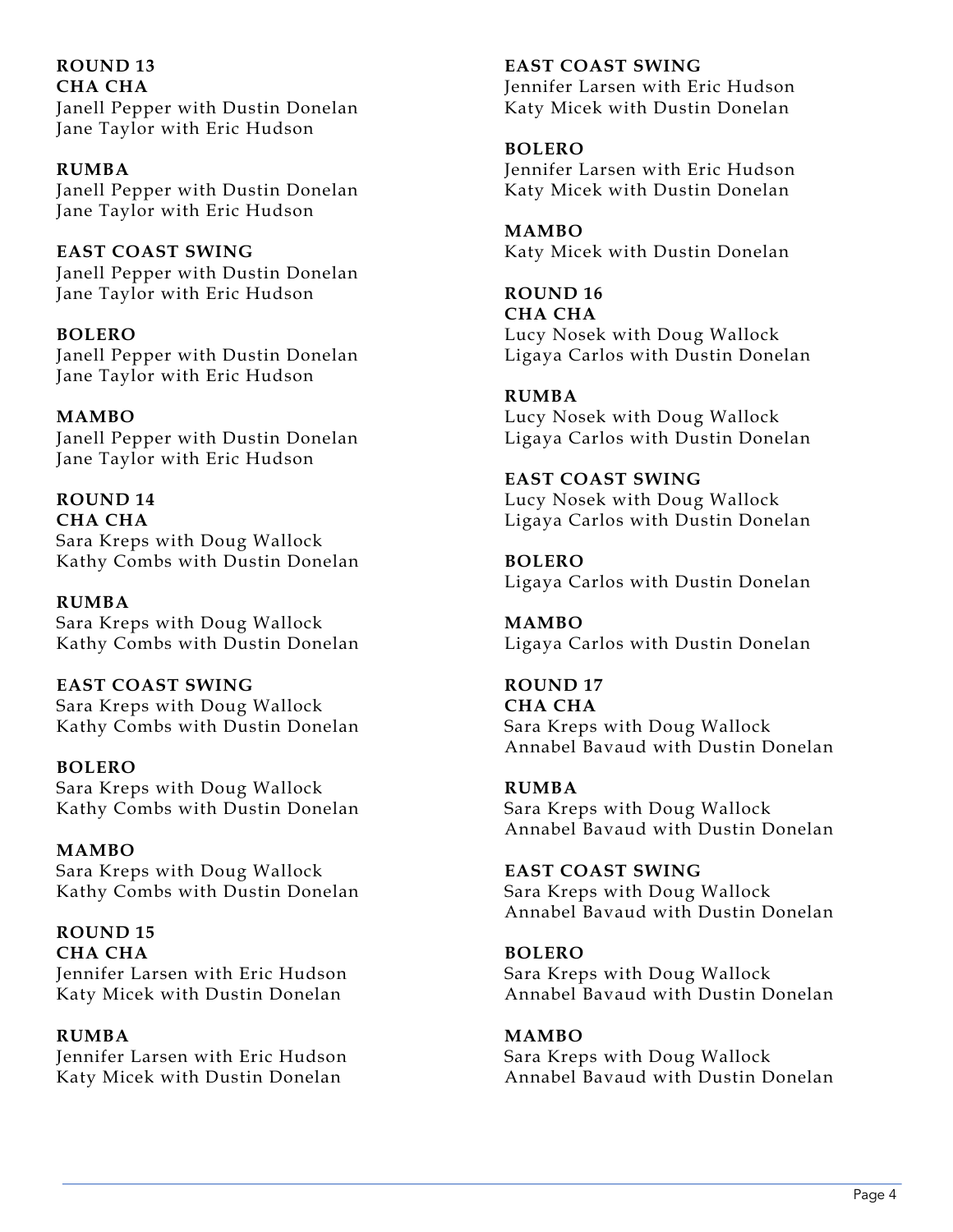**ROUND 18 CHA CHA** Katy Micek with Dustin Donelan Eileen Arcilla with Eric Hudson

**RUMBA** Katy Micek with Dustin Donelan Eileen Arcilla with Eric Hudson

**EAST COAST SWING** Katy Micek with Dustin Donelan Eileen Arcilla with Eric Hudson

**BOLERO** Katy Micek with Dustin Donelan Eileen Arcilla with Eric Hudson

**MAMBO** Katy Micek with Dustin Donelan Eileen Arcilla with Eric Hudson

**ROUND 19 CHA CHA** Ligaya Carlos with Dustin Donelan

**RUMBA** Ligaya Carlos with Dustin Donelan

**EAST COAST SWING** Ligaya Carlos with Dustin Donelan

**BOLERO** Ligaya Carlos with Dustin Donelan

**MAMBO** Ligaya Carlos with Dustin Donelan

# **ROUND 20**

**CHA CHA** Sara Kreps with Doug Wallock Jennifer Larsen with Eric Hudson Annabel Bavaud with Dustin Donelan

# **RUMBA**

Sara Kreps with Doug Wallock Jennifer Larsen with Eric Hudson Annabel Bavaud with Dustin Donelan

# **EAST COAST SWING**

Sara Kreps with Doug Wallock Jennifer Larsen with Eric Hudson Annabel Bavaud with Dustin Donelan

## **BOLERO**

Sara Kreps with Doug Wallock Jennifer Larsen with Eric Hudson Annabel Bavaud with Dustin Donelan

**MAMBO**

Sara Kreps with Doug Wallock Annabel Bavaud with Dustin Donelan

**ROUND 21 CHA CHA** Katy Micek with Dustin Donelan Eileen Arcilla with Eric Hudson

**RUMBA** Katy Micek with Dustin Donelan Eileen Arcilla with Eric Hudson

**EAST COAST SWING** Katy Micek with Dustin Donelan Eileen Arcilla with Eric Hudson

**BOLERO** Katy Micek with Dustin Donelan Eileen Arcilla with Eric Hudson

**MAMBO** Katy Micek with Dustin Donelan Eileen Arcilla with Eric Hudson

# **INTERNATIONAL LATIN ROUND 1 CHA CHA**

Eva Klepperich with Dustin Donelan Keith Vasilakes with Grace Peterson Sevy Hayes with Doug Wallock

# **SAMBA**

Eva Klepperich with Dustin Donelan Keith Vasilakes with Grace Peterson Sevy Hayes with Doug Wallock

#### **RUMBA**

Eva Klepperich with Dustin Donelan Keith Vasilakes with Grace Peterson Sevy Hayes with Doug Wallock

#### **PASO DOBLE**

Eva Klepperich with Dustin Donelan Keith Vasilakes with Grace Peterson Sevy Hayes with Doug Wallock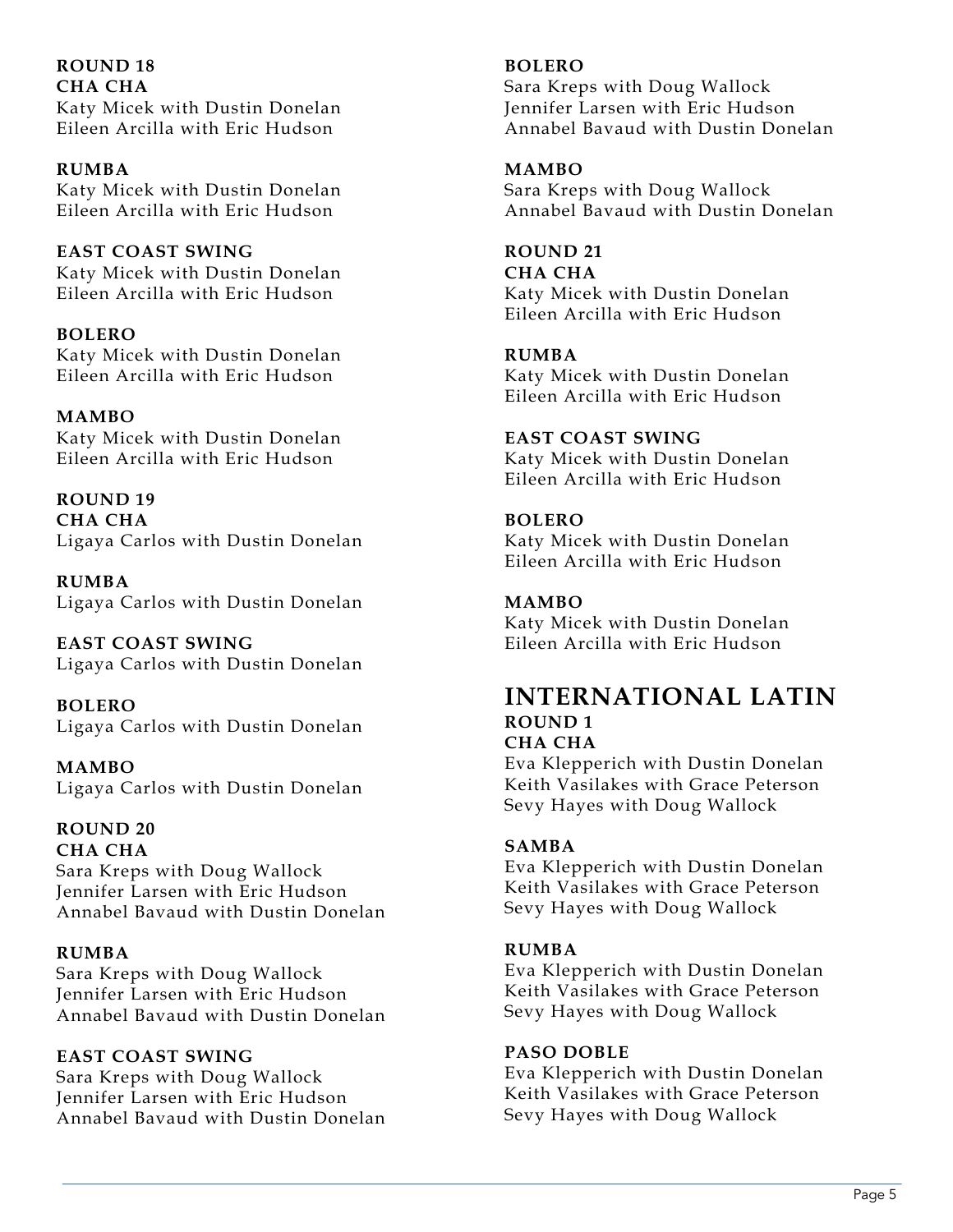# **JIVE**

Eva Klepperich with Dustin Donelan Keith Vasilakes with Grace Peterson Sevy Hayes with Doug Wallock

#### **ROUND 2 CHA CHA**

Dan Browning with Grace Peterson Sevy Hayes with Doug Wallock

# **SAMBA**

Dan Browning with Grace Peterson Sevy Hayes with Doug Wallock

# **RUMBA**

Dan Browning with Grace Peterson Sevy Hayes with Doug Wallock

# **PASO DOBLE**

Dan Browning with Grace Peterson Sevy Hayes with Doug Wallock

# **JIVE**

Dan Browning with Grace Peterson Sevy Hayes with Doug Wallock

#### **ROUND 3 CHA CHA**

Eva Klepperich with Dustin Donelan Keith Vasilakes with Grace Peterson

# **SAMBA**

Eva Klepperich with Dustin Donelan Keith Vasilakes with Grace Peterson

# **RUMBA**

Eva Klepperich with Dustin Donelan Keith Vasilakes with Grace Peterson

# **PASO DOBLE**

Eva Klepperich with Dustin Donelan Keith Vasilakes with Grace Peterson

# **JIVE**

Eva Klepperich with Dustin Donelan Keith Vasilakes with Grace Peterson

#### **ROUND 4 CHA CHA**

Dan Browning with Grace Peterson Sevy Hayes with Doug Wallock

# **SAMBA**

Dan Browning with Grace Peterson Sevy Hayes with Doug Wallock

# **RUMBA**

Dan Browning with Grace Peterson Sevy Hayes with Doug Wallock

# **PASO DOBLE**

Dan Browning with Grace Peterson Sevy Hayes with Doug Wallock

# **JIVE**

Dan Browning with Grace Peterson Sevy Hayes with Doug Wallock

# **ROUND 5**

**CHA CHA** Keith Vasilakes with Grace Peterson Sevy Hayes with Doug Wallock

# **SAMBA**

Keith Vasilakes with Grace Peterson Sevy Hayes with Doug Wallock

# **RUMBA**

Keith Vasilakes with Grace Peterson Sevy Hayes with Doug Wallock

# **PASO DOBLE**

Keith Vasilakes with Grace Peterson Sevy Hayes with Doug Wallock

# **JIVE**

Keith Vasilakes with Grace Peterson Sevy Hayes with Doug Wallock

# **INTERNATIONAL STANDARD ROUND 1**

**WALTZ**

Janell Pepper with Dustin Donelan Russ Pylkki with Grace Peterson Kris Larson with Eric Hudson Jane Taylor with Martin Pickering

# **TANGO**

Janell Pepper with Dustin Donelan Russ Pylkki with Grace Peterson Kris Larson with Eric Hudson Jane Taylor with Martin Pickering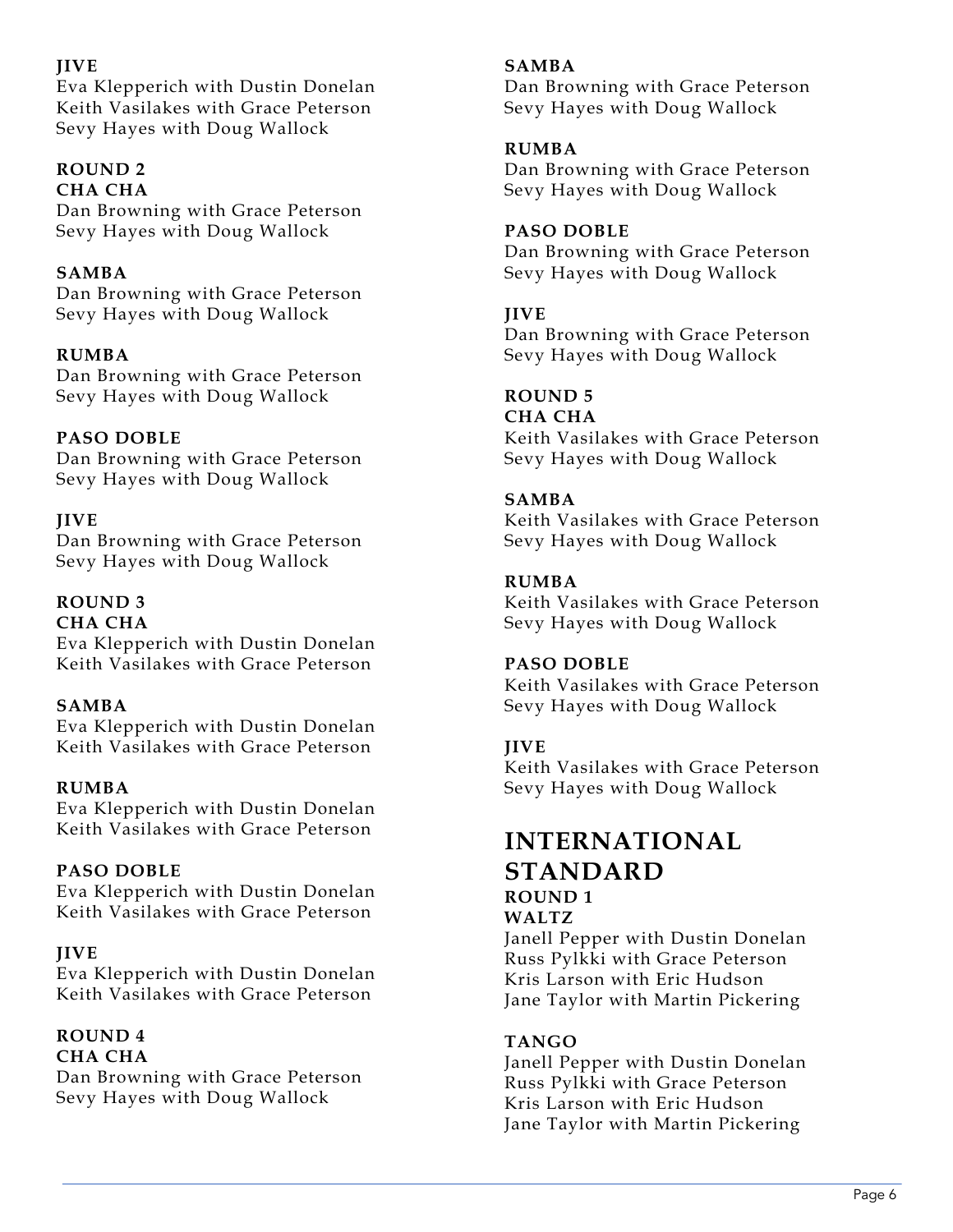## **VIENNESE WALTZ**

Janell Pepper with Dustin Donelan Russ Pylkki with Grace Peterson Kris Larson with Eric Hudson Jane Taylor with Martin Pickering

## **FOXTROT**

Russ Pylkki with Grace Peterson Kris Larson with Eric Hudson Jane Taylor with Martin Pickering

## **QUICKSTEP**

Janell Pepper with Dustin Donelan Russ Pylkki with Grace Peterson Kris Larson with Eric Hudson Jane Taylor with Martin Pickering

# **ROUND 2**

# **WALTZ**

Keith Vasilakes with Grace Peterson Lucy Nosek with Doug Wallock Jon Zimmermann with Michelle Hudson Yuki Wiertelak with Eric Hudson

## **TANGO**

Keith Vasilakes with Grace Peterson Lucy Nosek with Doug Wallock Jon Zimmermann with Michelle Hudson Yuki Wiertelak with Eric Hudson

#### **VIENNESE WALTZ**

Keith Vasilakes with Grace Peterson Yuki Wiertelak with Eric Hudson

#### **FOXTROT**

Keith Vasilakes with Grace Peterson Jon Zimmermann with Michelle Hudson Yuki Wiertelak with Eric Hudson

#### **QUICKSTEP**

Keith Vasilakes with Grace Peterson Lucy Nosek with Doug Wallock Jon Zimmermann with Michelle Hudson Yuki Wiertelak with Eric Hudson

#### **ROUND 3 WALTZ**

Janell Pepper with Dustin Donelan Dan Browning with Annabel Bavaud Jane Taylor with Martin Pickering

## **TANGO**

Janell Pepper with Dustin Donelan Dan Browning with Annabel Bavaud Jane Taylor with Martin Pickering

## **VIENNESE WALTZ**

Janell Pepper with Dustin Donelan Dan Browning with Annabel Bavaud Jane Taylor with Martin Pickering

#### **FOXTROT**

Dan Browning with Annabel Bavaud Jane Taylor with Martin Pickering

## **QUICKSTEP**

Janell Pepper with Dustin Donelan Dan Browning with Annabel Bavaud Jane Taylor with Martin Pickering

#### **ROUND 4 WALTZ**

Keith Vasilakes with Grace Peterson Lucy Nosek with Doug Wallock Jon Zimmermann with Michelle Hudson Kris Larson with Eric Hudson

# **TANGO**

Keith Vasilakes with Grace Peterson Lucy Nosek with Doug Wallock Jon Zimmermann with Michelle Hudson Kris Larson with Eric Hudson

#### **VIENNESE WALTZ**

Keith Vasilakes with Grace Peterson Kris Larson with Eric Hudson

#### **FOXTROT**

Keith Vasilakes with Grace Peterson Jon Zimmermann with Michelle Hudson Kris Larson with Eric Hudson

#### **QUICKSTEP**

Keith Vasilakes with Grace Peterson Lucy Nosek with Doug Wallock Jon Zimmermann with Michelle Hudson Kris Larson with Eric Hudson

#### **ROUND 5 WALTZ**

Janell Pepper with Dustin Donelan Dan Browning with Annabel Bavaud Jane Taylor with Eric Hudson Kris Larson with Martin Pickering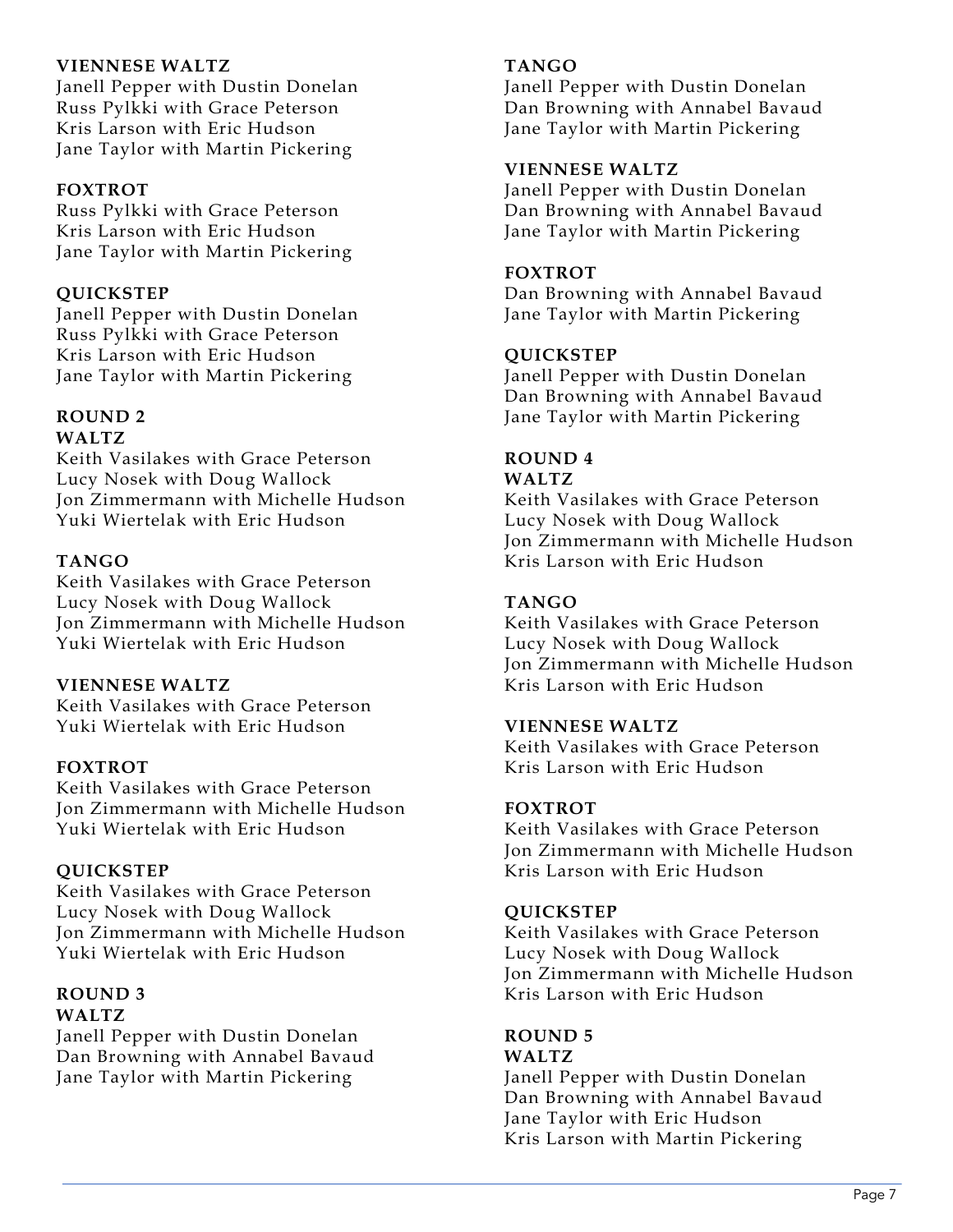# **TANGO**

Janell Pepper with Dustin Donelan Dan Browning with Annabel Bavaud Jane Taylor with Eric Hudson Kris Larson with Martin Pickering

## **VIENNESE WALTZ**

Janell Pepper with Dustin Donelan Dan Browning with Annabel Bavaud Jane Taylor with Eric Hudson Kris Larson with Martin Pickering

# **FOXTROT**

Dan Browning with Annabel Bavaud Jane Taylor with Eric Hudson Kris Larson with Martin Pickering

# **QUICKSTEP**

Janell Pepper with Dustin Donelan Dan Browning with Annabel Bavaud Jane Taylor with Eric Hudson Kris Larson with Martin Pickering

#### **ROUND 6 WALTZ**

Keith Vasilakes with Grace Peterson Lucy Nosek with Doug Wallock Annabel Bavaud with Eric Hudson

# **TANGO**

Keith Vasilakes with Grace Peterson Lucy Nosek with Doug Wallock Annabel Bavaud with Eric Hudson

#### **VIENNESE WALTZ**

Keith Vasilakes with Grace Peterson Annabel Bavaud with Eric Hudson

# **FOXTROT**

Keith Vasilakes with Grace Peterson Annabel Bavaud with Eric Hudson

# **QUICKSTEP**

Keith Vasilakes with Grace Peterson Lucy Nosek with Doug Wallock Annabel Bavaud with Eric Hudson

#### **ROUND 7 WALTZ**

Janell Pepper with Dustin Donelan Pat Moriarity with Grace Peterson Dan Browning with Michelle Hudson Yuki Wiertelak with Eric Hudson

## **TANGO**

Janell Pepper with Dustin Donelan Pat Moriarity with Grace Peterson Dan Browning with Michelle Hudson Yuki Wiertelak with Eric Hudson

#### **VIENNESE WALTZ**

Janell Pepper with Dustin Donelan Dan Browning with Michelle Hudson Yuki Wiertelak with Eric Hudson

## **FOXTROT**

Pat Moriarity with Grace Peterson Dan Browning with Michelle Hudson Yuki Wiertelak with Eric Hudson

## **QUICKSTEP**

Janell Pepper with Dustin Donelan Pat Moriarity with Grace Peterson Dan Browning with Michelle Hudson Yuki Wiertelak with Eric Hudson

#### **ROUND 8 WALTZ**

Russ Pylkki with Kirsten McCloskey Jane Taylor with Eric Hudson Kris Larson with Martin Pickering

# **TANGO**

Russ Pylkki with Kirsten McCloskey Jane Taylor with Eric Hudson Kris Larson with Martin Pickering

#### **VIENNESE WALTZ**

Russ Pylkki with Kirsten McCloskey Jane Taylor with Eric Hudson Kris Larson with Martin Pickering

# **FOXTROT**

Russ Pylkki with Kirsten McCloskey Jane Taylor with Eric Hudson Kris Larson with Martin Pickering

#### **QUICKSTEP**

Russ Pylkki with Kirsten McCloskey Jane Taylor with Eric Hudson Kris Larson with Martin Pickering

# **ROUND 9**

# **WALTZ**

Janell Pepper with Dustin Donelan Pat Moriarity with Grace Peterson Dan Browning with Michelle Hudson Annabel Bavaud with Eric Hudson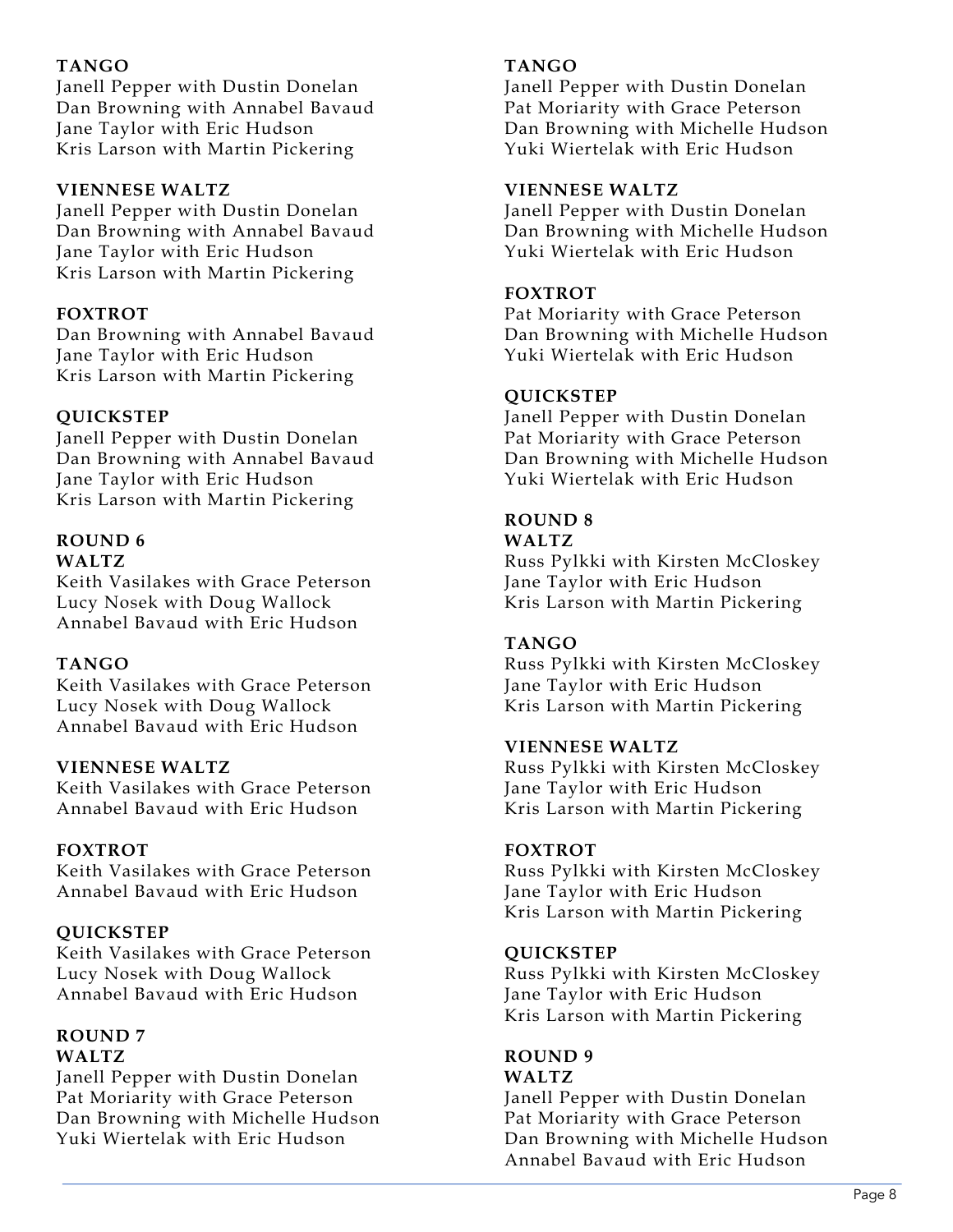# **TANGO**

Janell Pepper with Dustin Donelan Pat Moriarity with Grace Peterson Dan Browning with Michelle Hudson Annabel Bavaud with Eric Hudson

## **VIENNESE WALTZ**

Janell Pepper with Dustin Donelan Dan Browning with Michelle Hudson Annabel Bavaud with Eric Hudson

# **FOXTROT**

Pat Moriarity with Grace Peterson Dan Browning with Michelle Hudson Annabel Bavaud with Eric Hudson

# **QUICKSTEP**

Janell Pepper with Dustin Donelan Pat Moriarity with Grace Peterson Dan Browning with Michelle Hudson Annabel Bavaud with Eric Hudson

## **AMERICAN SMOOTH ROUND 1 WALTZ**

Janell Pepper with Dustin Donelan Scott Johnson with Jennifer Johnson Alicia Keyes with Martin Pickering Russ Pylkki with Grace Peterson

# **TANGO**

Janell Pepper with Dustin Donelan Scott Johnson with Jennifer Johnson Alicia Keyes with Martin Pickering Russ Pylkki with Grace Peterson

# **FOXTROT**

Janell Pepper with Dustin Donelan Scott Johnson with Jennifer Johnson Alicia Keyes with Martin Pickering Russ Pylkki with Grace Peterson

# **VIENNESE WALTZ**

Janell Pepper with Dustin Donelan Russ Pylkki with Grace Peterson

#### **ROUND 2 WALTZ**

Keith Vasilakes with Patti Vasilakes Amanda Redd with Doug Wallock Kathy Combs with Dustin Donelan

#### **TANGO**

Keith Vasilakes with Patti Vasilakes Amanda Redd with Doug Wallock Kathy Combs with Dustin Donelan

## **FOXTROT**

Keith Vasilakes with Patti Vasilakes Amanda Redd with Doug Wallock Kathy Combs with Dustin Donelan

## **VIENNESE WALTZ**

Keith Vasilakes with Patti Vasilakes Kathy Combs with Dustin Donelan

#### **ROUND 3 WALTZ**

Scott Johnson with Jennifer Johnson Russ Pylkki with Kirsten McCloskey Ember Reichgott with Dustin Donelan

# **TANGO**

Scott Johnson with Jennifer Johnson Russ Pylkki with Kirsten McCloskey Ember Reichgott with Dustin Donelan

## **FOXTROT**

Scott Johnson with Jennifer Johnson Russ Pylkki with Kirsten McCloskey Ember Reichgott with Dustin Donelan

#### **VIENNESE WALTZ**

Russ Pylkki with Kirsten McCloskey Ember Reichgott with Dustin Donelan

#### **ROUND 4 WALTZ**

Janell Pepper with Dustin Donelan Alicia Keyes with Martin Pickering Keith Vasilakes with Grace Peterson Patti Vasilakes with Doug Wallock

# **TANGO**

Janell Pepper with Dustin Donelan Alicia Keyes with Martin Pickering Keith Vasilakes with Grace Peterson Patti Vasilakes with Doug Wallock

#### **FOXTROT**

Janell Pepper with Dustin Donelan Alicia Keyes with Martin Pickering Keith Vasilakes with Grace Peterson Patti Vasilakes with Doug Wallock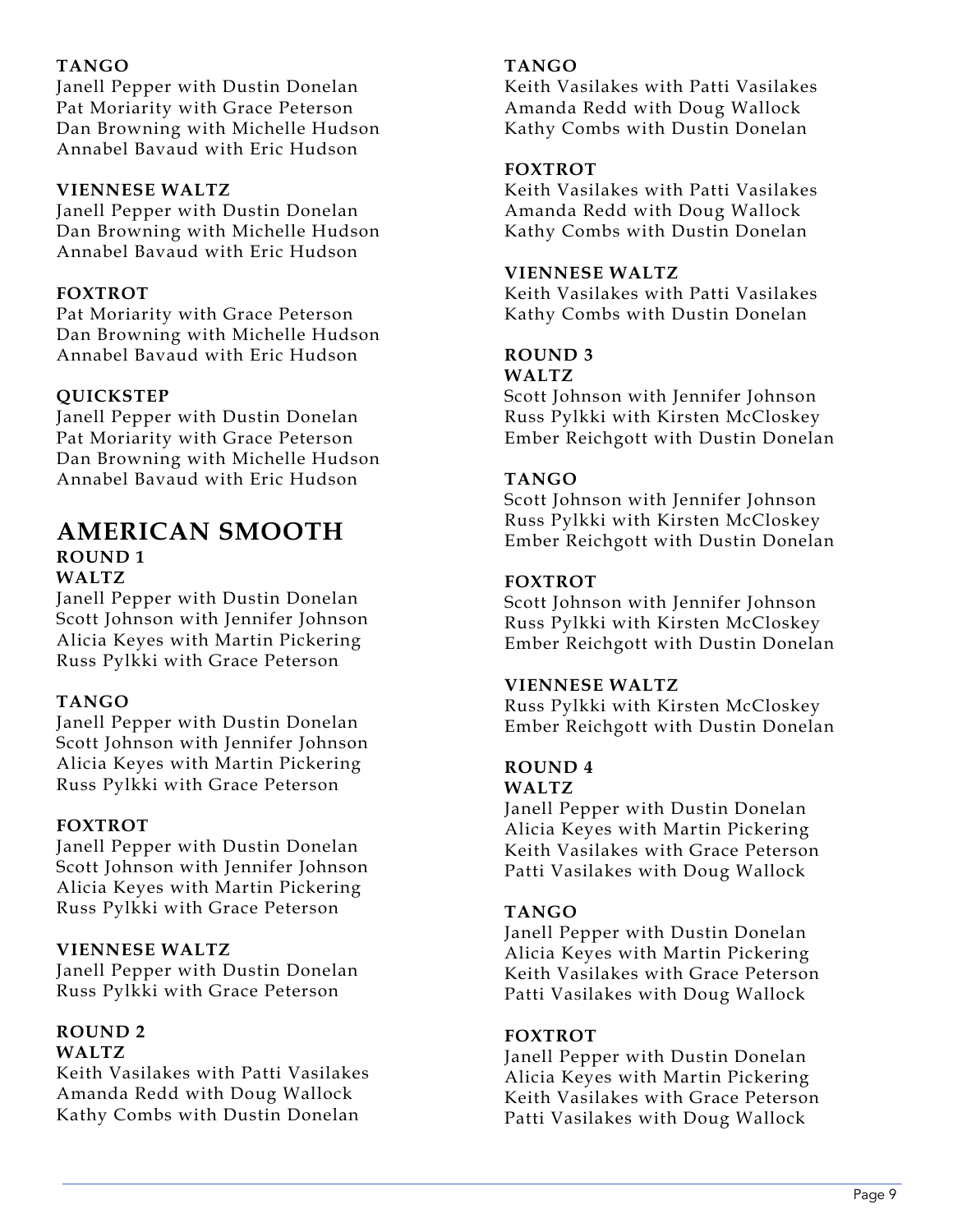#### **VIENNESE WALTZ**

Janell Pepper with Dustin Donelan Keith Vasilakes with Grace Peterson

#### **ROUND 5 WALTZ**

Amanda Redd with Doug Wallock Katherine Engel with Dustin Donelan Jennifer Larsen with Eric Hudson Jane Taylor with Martin Pickering

## **TANGO**

Amanda Redd with Doug Wallock Katherine Engel with Dustin Donelan Jennifer Larsen with Eric Hudson Jane Taylor with Martin Pickering

## **FOXTROT**

Amanda Redd with Doug Wallock Katherine Engel with Dustin Donelan Jennifer Larsen with Eric Hudson Jane Taylor with Martin Pickering

## **VIENNESE WALTZ**

Katherine Engel with Dustin Donelan Jennifer Larsen with Eric Hudson Jane Taylor with Martin Pickering

# **ROUND 6**

## **WALTZ**

Keith Vasilakes with Patti Vasilakes Kathy Combs with Dustin Donelan Pat Moriarity with Grace Peterson

#### **TANGO**

Keith Vasilakes with Patti Vasilakes Kathy Combs with Dustin Donelan Pat Moriarity with Grace Peterson

# **FOXTROT**

Keith Vasilakes with Patti Vasilakes Kathy Combs with Dustin Donelan Pat Moriarity with Grace Peterson

# **VIENNESE WALTZ**

Keith Vasilakes with Patti Vasilakes Kathy Combs with Dustin Donelan

# **ROUND 7**

# **WALTZ**

Janell Pepper with Dustin Donelan Alicia Keyes with Martin Pickering Amanda Redd with Doug Wallock Annabel Bavaud with Eric Hudson

## **TANGO**

Janell Pepper with Dustin Donelan Alicia Keyes with Martin Pickering Amanda Redd with Doug Wallock Annabel Bavaud with Eric Hudson

## **FOXTROT**

Janell Pepper with Dustin Donelan Alicia Keyes with Martin Pickering Amanda Redd with Doug Wallock Annabel Bavaud with Eric Hudson

#### **VIENNESE WALTZ**

Janell Pepper with Dustin Donelan Annabel Bavaud with Eric Hudson

# **ROUND 8**

# **WALTZ**

Keith Vasilakes with Grace Peterson Katherine Engel with Dustin Donelan Jane Taylor with Eric Hudson

## **TANGO**

Keith Vasilakes with Grace Peterson Katherine Engel with Dustin Donelan Jane Taylor with Eric Hudson

#### **FOXTROT**

Keith Vasilakes with Grace Peterson Katherine Engel with Dustin Donelan Jane Taylor with Eric Hudson

#### **VIENNESE WALTZ**

Keith Vasilakes with Grace Peterson Katherine Engel with Dustin Donelan Jane Taylor with Eric Hudson

#### **ROUND 9 WALTZ**

Alicia Keyes with Martin Pickering Patti Vasilakes with Doug Wallock Ember Reichgott with Dustin Donelan Pat Moriarity with Grace Peterson

# **TANGO**

Alicia Keyes with Martin Pickering Patti Vasilakes with Doug Wallock Ember Reichgott with Dustin Donelan Pat Moriarity with Grace Peterson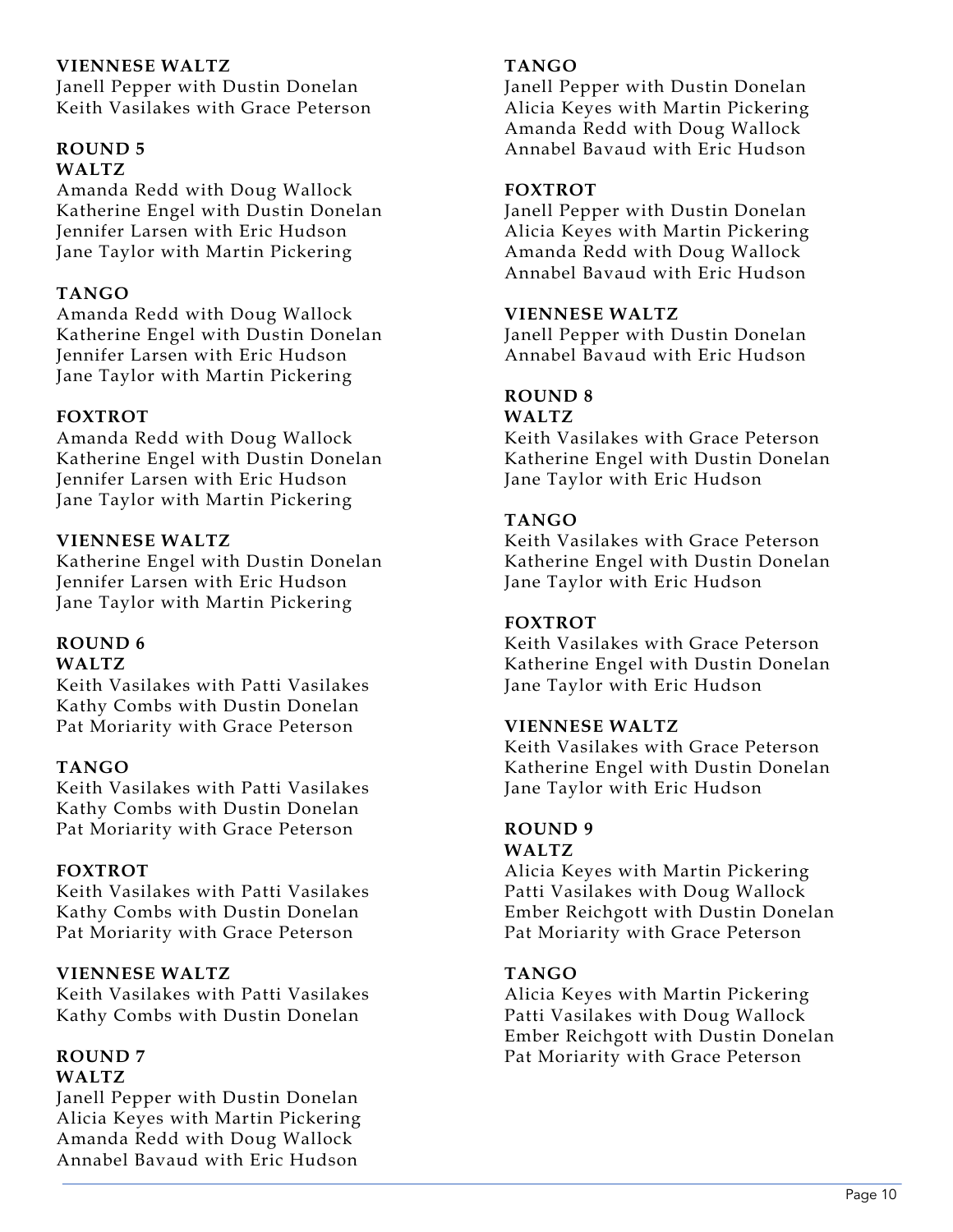# **FOXTROT**

Alicia Keyes with Martin Pickering Patti Vasilakes with Doug Wallock Ember Reichgott with Dustin Donelan Pat Moriarity with Grace Peterson

#### **VIENNESE WALTZ**

Ember Reichgott with Dustin Donelan

#### **ROUND 10 WALTZ**

Janell Pepper with Dustin Donelan Keith Vasilakes with Patti Vasilakes Sara Kreps with Doug Wallock Annabel Bavaud with Eric Hudson

# **TANGO**

Janell Pepper with Dustin Donelan Keith Vasilakes with Patti Vasilakes Sara Kreps with Doug Wallock Annabel Bavaud with Eric Hudson

## **FOXTROT**

Janell Pepper with Dustin Donelan Keith Vasilakes with Patti Vasilakes Sara Kreps with Doug Wallock Annabel Bavaud with Eric Hudson

#### **VIENNESE WALTZ**

Janell Pepper with Dustin Donelan Keith Vasilakes with Patti Vasilakes Sara Kreps with Doug Wallock Annabel Bavaud with Eric Hudson

#### **ROUND 11 WALTZ**

Katherine Engel with Dustin Donelan Jennifer Larsen with Eric Hudson Dennis Yelkin with Grace Peterson

# **TANGO**

Katherine Engel with Dustin Donelan Jennifer Larsen with Eric Hudson Dennis Yelkin with Grace Peterson

#### **FOXTROT**

Katherine Engel with Dustin Donelan Jennifer Larsen with Eric Hudson Dennis Yelkin with Grace Peterson

#### **VIENNESE WALTZ**

Katherine Engel with Dustin Donelan Jennifer Larsen with Eric Hudson

#### **ROUND 12 WALTZ**

Keith Vasilakes with Grace Peterson Patti Vasilakes with Doug Wallock Annabel Bavaud with Dustin Donelan

# **TANGO**

Keith Vasilakes with Grace Peterson Patti Vasilakes with Doug Wallock Annabel Bavaud with Dustin Donelan

## **FOXTROT**

Keith Vasilakes with Grace Peterson Patti Vasilakes with Doug Wallock Annabel Bavaud with Dustin Donelan

## **VIENNESE WALTZ**

Keith Vasilakes with Grace Peterson Annabel Bavaud with Dustin Donelan

#### **ROUND 13 WALTZ**

Janell Pepper with Dustin Donelan Dan Browning with Michelle Hudson Jane Taylor with Eric Hudson

# **TANGO**

Janell Pepper with Dustin Donelan Dan Browning with Michelle Hudson Jane Taylor with Eric Hudson

#### **FOXTROT**

Janell Pepper with Dustin Donelan Dan Browning with Michelle Hudson Jane Taylor with Eric Hudson

#### **VIENNESE WALTZ**

Janell Pepper with Dustin Donelan Dan Browning with Michelle Hudson Jane Taylor with Eric Hudson

#### **ROUND 14 WALTZ**

Sara Kreps with Doug Wallock Ligaya Carlos with Dustin Donelan Kris Larson with Eric Hudson

#### **TANGO**

Sara Kreps with Doug Wallock Ligaya Carlos with Dustin Donelan Kris Larson with Eric Hudson